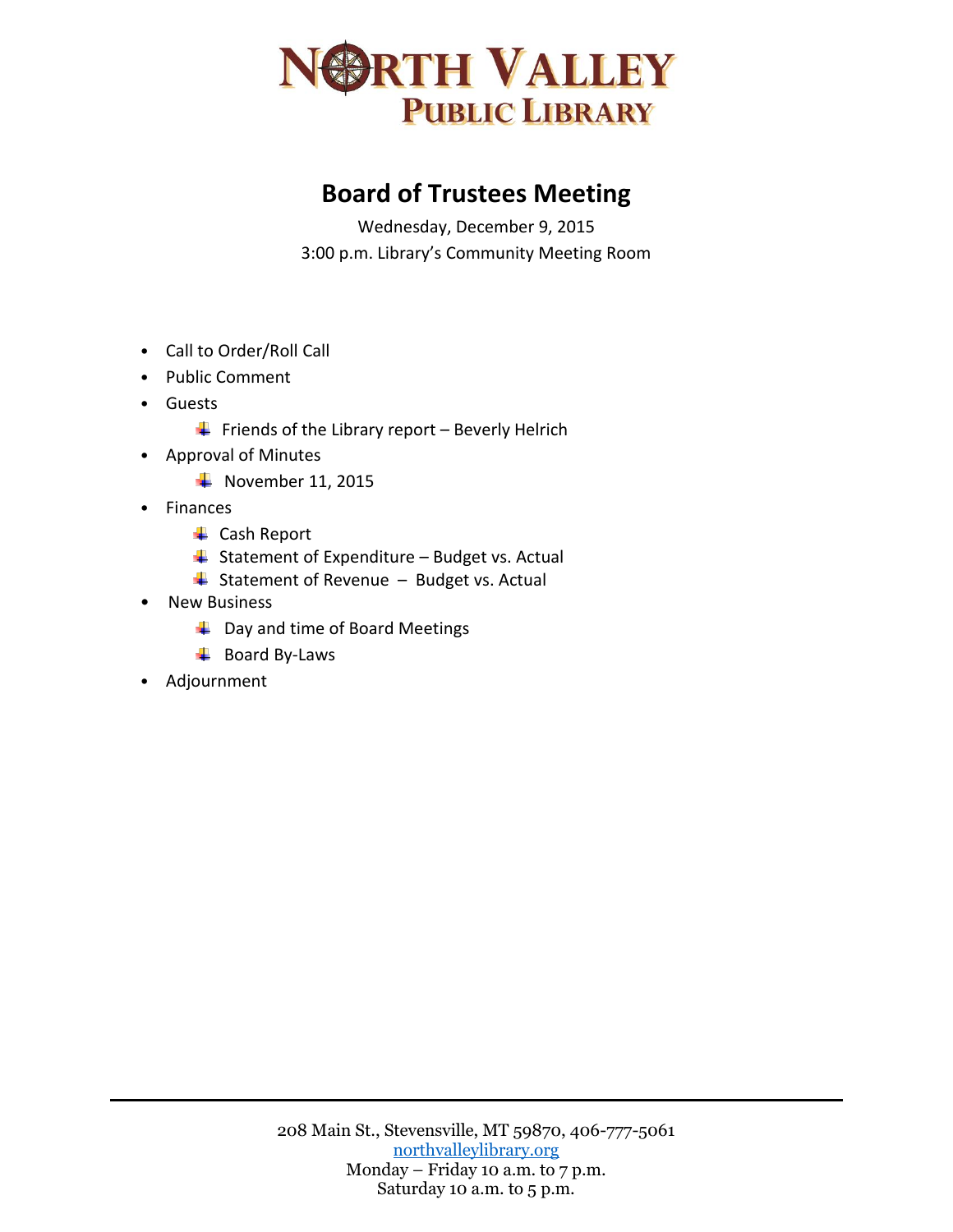## **North Valley Public Library Board of Trustees Meeting**

Wednesday December 9, 2015 (Approved January 13, 2016) 3:00 p.m. NVPL Community Room

Attending:

Joanne Charbonneau, Board chairperson Patricia Meakin, Board member Meghan Hanson, Board Member Michael Higgins, Board Member Denise Ard, Library Director Bev Heinrich, Friends of the Library Leon Theroux, Guest

Joanne participated via Skype and called the meeting to order at 2:59 p.m. Victoria was absent. There was no public comment.

Friends' Report: The annual Friends' Christmas Book Sale made \$450.00 which is about average. Bev also reported the Friends had the piano tuned for guest pianists. The Friends' Christmas Party is on Thursday, Dec 17 at 12:00 p.m. in the community room. Toba Winston would like to have a sale of her jewelry to benefit the library at the same time. She will give the library 50% of the proceeds. The current meeting room policy is that the room may not be used for commercial purposes unless prior approval is granted by the Board of Trustees at their monthly meeting and a fee is charged. However, events sponsored by the Friends do not need board approval.

Approval of minutes: Joanne moved to accept last month's minutes, Patricia seconded. The minutes were approved.

Finances - Cash Report- Denise mentioned the ending balances are the important figures to note. The clearing funds don't really match with what is clearing at the bank.

Expenditures Report: The library is spending money from the library depreciation fund for the building renovations.

Revenue: The library is at 30% of total revenues for the year, but by the end of December tax revenue will come in. The Stevensville Community Foundation will be giving the library a check towards the back egress doors after their next meeting.

Joanne motioned to approve the finance report, Meghan seconded. Financial report approved unanimously.

New Business: Since the board meeting in the community room conflicts with Homework Hour, Joanne suggested moving the meeting to Thursday from 3-5. Patricia, Michael and Meghan have